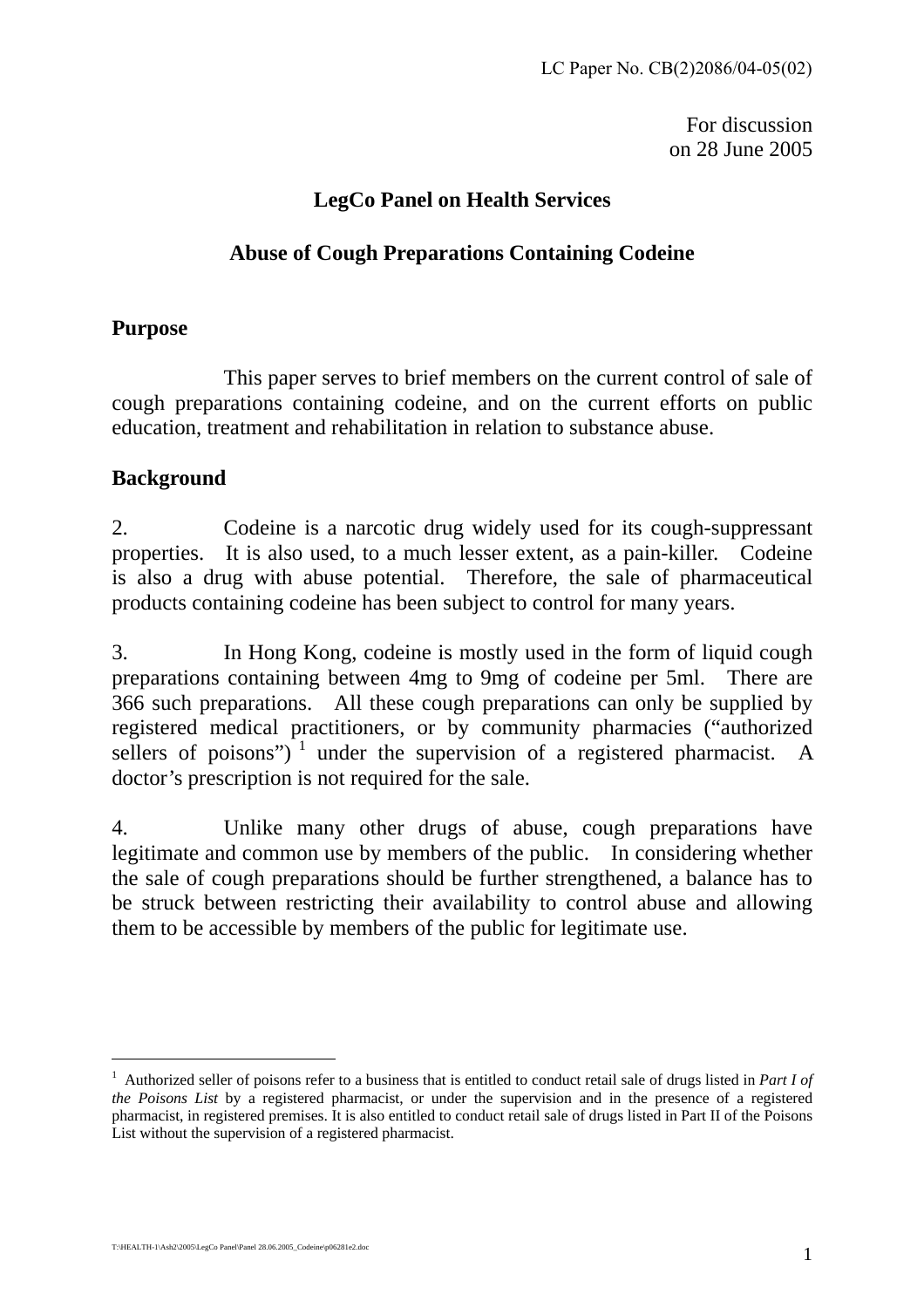# **Current Control**

5. The Department of Health (DH) has always been concerned about the abuse of legitimate pharmaceutical products, particularly cough preparations containing codeine. In 1994 and in 1995, the Pharmacy and Poisons Board, a statutory body established by the Pharmacy and Poisons Ordinance (Cap. 138) to regulate pharmaceutical products, decided that the sale of such cough preparations should be tightened in view of their abuse potential. Legislative amendments were then set in motion:

- (a) As from 21 August 1995, all cough preparations containing codeine became Part I poisons, i.e. they could only be sold from community pharmacies and under the supervision of a pharmacist.
- (b) As from 1 September 1995, the maximum penalties under the Pharmacy and Poisons Ordinance in relation to illegal sale of drugs, including cough preparations, were raised from HK\$30,000 and 12 months' imprisonment to HK\$100,000 and 24 months' imprisonment.
- (c) As from 1 January 1996, the classification of preparations containing codeine at more than 0.1% was further upgraded to become Part I, First Schedule poisons, i.e. in addition to the requirements described in (a) above, a record must be kept of every sale transaction in respect of the name and address of the purchaser, and the name and quantity of the cough preparation sold. In addition, purchasers were also required to provide their identity card number to be entered into the record of sale with effect from the same date.

### **Monitoring of sale**

6. Every authorized seller of poisons is required to obtain a licence prior to commencement of business. The licensing authority is the Pharmacy and Poisons Board. The Board will only issue a licence to applicants who have adequate experience, knowledge and a good track record related to the sale of medicines. The Pharmacy and Poisons Board has also promulgated a Code of Practice for authorized sellers of poisons. The Code sets out the requirements to be followed, including professional independence of the registered pharmacist, publicity for services provided, and the working conditions of the premises.

7. Law enforcement activities against the illegal sale of medicines are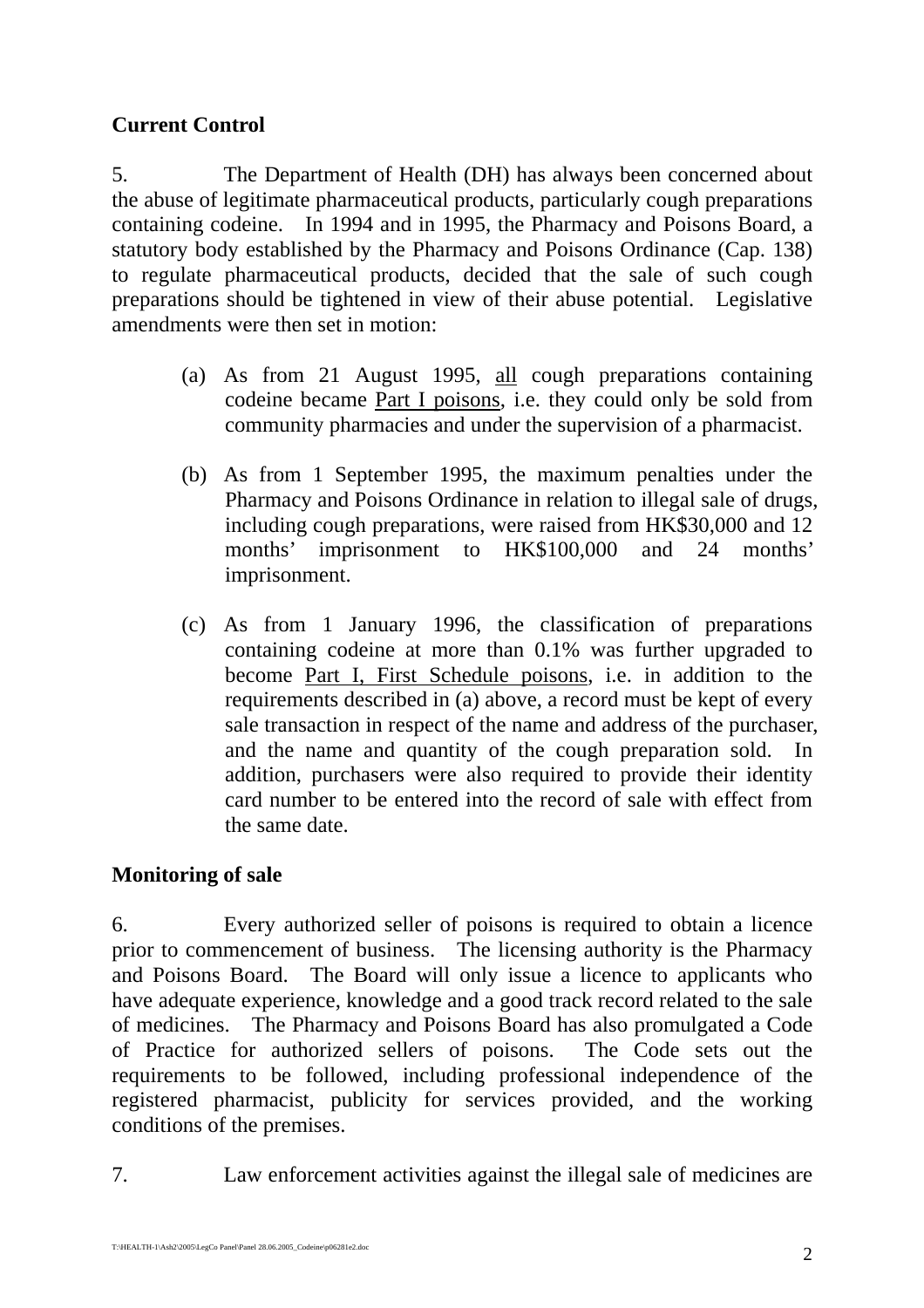carried out by the pharmacist inspectors. These activities take the form of inspection, test-purchases and prosecution of offenders. Each community pharmacy is inspected twice a year on average, with a higher frequency of inspection being conducted at those with a poorer record of law compliance. Test-purchases are conducted at all community pharmacies, and those which are found to be contravening the Ordinance will be prosecuted. A DH hotline (2572 2068) is set up for the public to provide information on the illegal sale of drugs. DH follows up with investigations and prosecutions when evidence of an offence is detected.

8. As regards convictions, the actual fines related to illegal sale of cough preparations in the past three years ranged between \$1,000 and \$25,000. Convicted offenders will be subject to disciplinary sanctions of the Disciplinary Committee of the Pharmacy and Poisons Board, which may result in a warning or the suspension or cancellation of their licences. In 2004, the number of test-purchases and prosecutions related to cough preparations was 679 and 10 respectively.

### **Treatment, rehabilitation and public education in relation to substance abuse**

9. The Administration has developed an effective multi-pronged approach to tackle drug abuse problem. The Narcotics Division under the Security Bureau works closely with various sectors in the areas of preventive education and publicity, treatment and rehabilitation, among other control and preventive work.

10. According to the Central Registry of Drug Abuse, which is a voluntary drug abuse report system maintained by the Statistics Unit of the Security Bureau, cough medicine is not a common type of abuse substance among other psychotropic substances being abused, though an increasing trend is noted since 2001. In 2004, 647 cases involving abuse of cough medicine were reported to the Registry.

11. Hong Kong adopts a multi-modality approach in provision of drug treatment and rehabilitation services for drug abusers, including people abusing cough medicine. They can approach the following types of services, which are run/subvented by DH, Social Welfare Department, the Hospital Authority and NGOs, for advice and services:-

> z 42 voluntary residential drug treatment and rehabilitation centres operated by 17 non-government organisations;